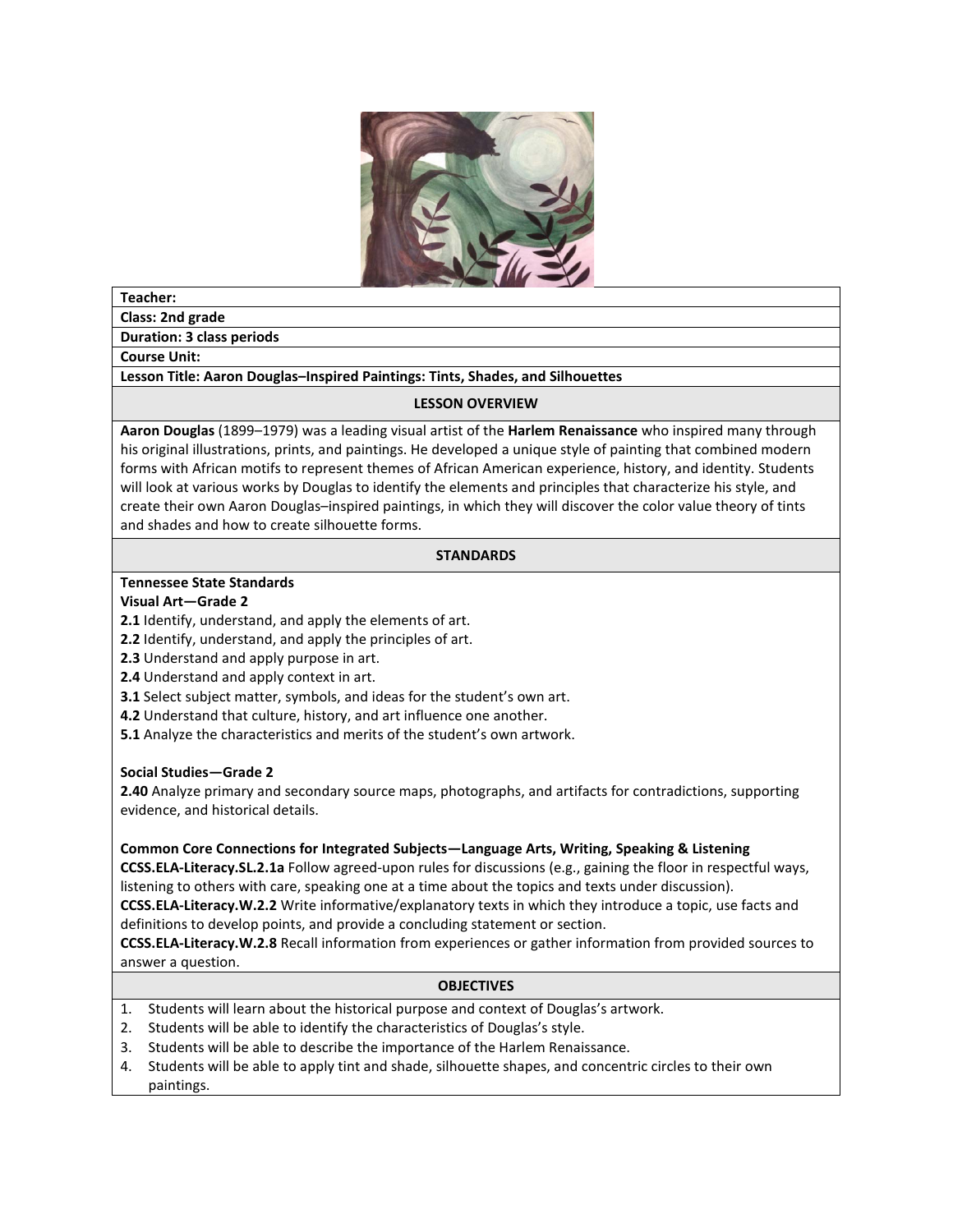# **ASSESSMENT/EVALUATION**

- 1. Students will participate in a class critique in which they compare the characteristics of their completed paintings with the style of Aaron Douglas.
- 2. Students will write 3–5 sentences describing Aaron Douglas's role in the Harlem Renaissance and why this was an important artistic movement in America.

#### **MATERIALS**

- Paper or journals for writing and sketching
	- o 5 sheets or pages for the Activating Strategy and Day 1
	- o 1 sheet or page for Day 3
- 1 pencil per student
- PC-to-projector connection
- Examples of Aaron Douglas's paintings from the Internet (see under Extended Learning)
- Newspaper and masking tape
- 1 paintbrush per student
- 1 paint palette per student, with tempera or acrylic paint in black and white
- 1 water cup per student
- 2 paper towels per student
- 1 compass per table
- 1 black marker per table
- One 8" x 12" piece of cardboard per student
- Access to a large garbage can and a sink, for cleanup
- Drying racks

#### **ACTIVATING STRATEGY**

- 1. At the start of this lesson, each student should have with them either their journal or 5 sheets of paper, along with a pencil.
- 2. Show the ["Art Appreciation"](http://fristkids.org/activities-videos#7125) episode of *[ArtQuest: Art Is All Around You](http://fristkids.org/activities-videos)*.
- 3. Provide a brief biography of Aaron Douglas in a few sentences. [Say:] **Aaron Douglas** overcame many obstacles to pursue his passion for art. He was born in Topeka, Kansas, in 1899, and graduated from the University of Nebraska in 1922. After teaching at a high school, Douglas moved to Harlem, New York, in 1925 to join a cultural movement called the Harlem Renaissance. He is considered one of the most important visual artists of this movement because he developed a unique style of painting to represent themes of African American life, history and heritage, and hopes for the future. This style continues to influence artists today.
- 4. [Ask:] What do you know about the Harlem Renaissance? [Allow 1–2 student responses.]
- 5. Describe the Harlem Renaissance as a historical movement in the United States. [Say:] The **Harlem Renaissance** was a cultural movement that took place in Harlem, New York, in the 1920s and 1930s. African American writers, artists, musicians, poets, and scholars went to Harlem to express their talents freely and to publish their works. Most important, this movement helped to promote equality in America and reinforce pride among African Americans.
- 6. Explain that Douglas was greatly **inspired** by the values of the Harlem Renaissance and used symbols to visually express them in his art.
- 7. Ask students to consider something that inspires or is important to them, and why. It could be a pet, a subject in school, a sport, a place, etc. Have students write their answers down.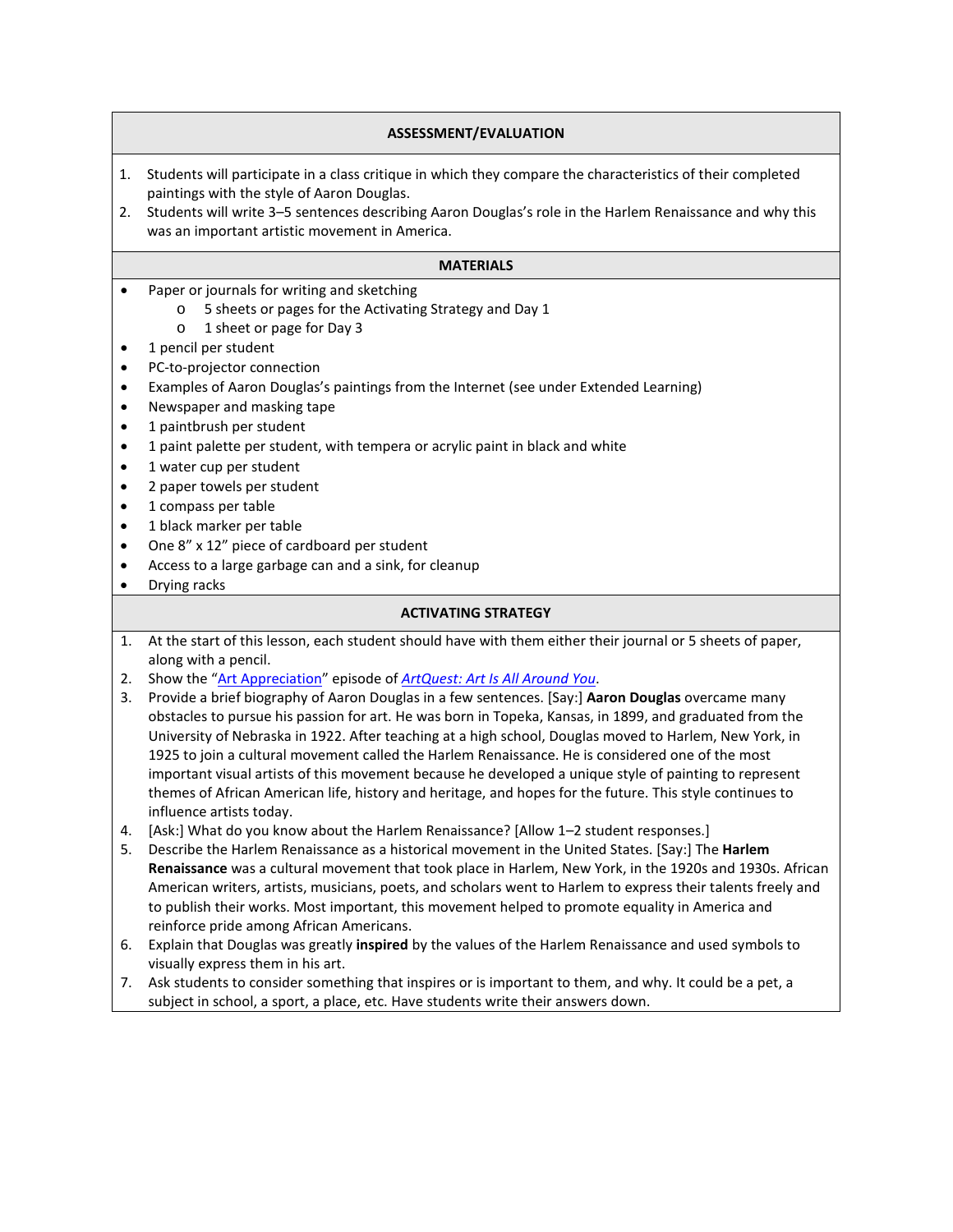# **INSTRUCTIONS**

## **DAY 1**

- 1. Use the projector to show one or more of the following examples of artwork by Aaron Douglas:
	- *Ma Bad Luck Card*, from *Opportunity Art Folio*, 1926
	- *The Judgment Day*, 1927
	- *Science*, 1930
	- *Harriet Tubman*, 1931
	- *Aspiration*, 1936
	- *Building More Stately Mansions*, 1944
- 2. As you show the example(s), ask these questions to elicit open-ended responses from the students:
	- What do you see? What do you see in the images that you wonder about?
	- What is happening in the scene?
	- Can you identify any symbols in these works? What might they represent?
	- What stories do these images tell?
- 3. Guide the students in visual analysis and discuss the elements and principles of art that characterize Douglas's style. [Say:] Aaron Douglas was an American Modernist. His modern style of painting is characterized by tints and shades of color, silhouette shapes, and radiating concentric circles.
- 4. Discuss Douglas's use of limited color and introduce the terms *tint* and *shade*. Explain that a tint is a color with white added to it, and a shade is a color with black or brown added to it. Ask the students to find the tints and shades within Douglas's artwork. [Ask:] How many different colors do you see? Do you see any shadows or shading?
- 5. Discuss Douglas's use of flat silhouette shapes. Explain that a **silhouette** is a simplified picture outline of an object or a person that is filled in with a solid color in front of a contrasting background. Ask students to notice the flatness and the lack of detail in Douglas's figures. Have the students identify some of the silhouetted shapes in the provided images. [Ask:] What shapes do you see? Are they geometric or organic? Notice the figures in the paintings. Are the figures flat or three-dimensional?
- 6. Discuss Douglas's use of **concentric circles.** Explain that concentric circles are circles of different sizes that have the same center. Douglas used patterns of concentric circles to create radiating movement and to draw the viewer's eyes to certain spots within the picture plane.
- 7. Remind students of the ideas and subjects that inspired Douglas, including the Harlem Renaissance. Emphasize his leadership within the movement and how he hoped to inspire and empower people through his imagery. [Say:] Douglas used symbols to represent the ideas and subjects that were most important to him, using limited colors, silhouette shapes, and radiating concentric circles. Now that you know these elements and principles, let's apply them to our own Aaron Douglas–inspired paintings.
- 8. Have students sketch the image of something that inspires or is important to them (referring to the answers they wrote down in Step 7 of the Activating Strategy). Explain that this will become the silhouette for their painting. Remind them that silhouettes are simplified picture outlines of objects or people, so their subjects will rely on the shape rather than the color or facial expression of their inspiration.
- 9. Demonstrate on the board how to simplify a sketch to create the outline for a silhouette.
- 10. Each student will simplify their original sketch and repeat this process 1–2 more times before completing their final silhouette design.

## **DAY 2**

- 1. Prior to class, set up each table as follows:
	- a. Using newspaper and masking tape, cover the working surface.
	- b. Add the following items per student: 1 paintbrush, 1 paint palette with white and black paints, 1 water cup, and 1 paper towel.
	- c. Add the following items per table: 1 compass and 1 black marker.
- 2. Quickly review the lesson and show 1 example of Aaron Douglas's artwork.
- 3. Hand out one 8" x 12" piece of cardboard per student. Have each student use a black marker to write their name on the back of their cardboard.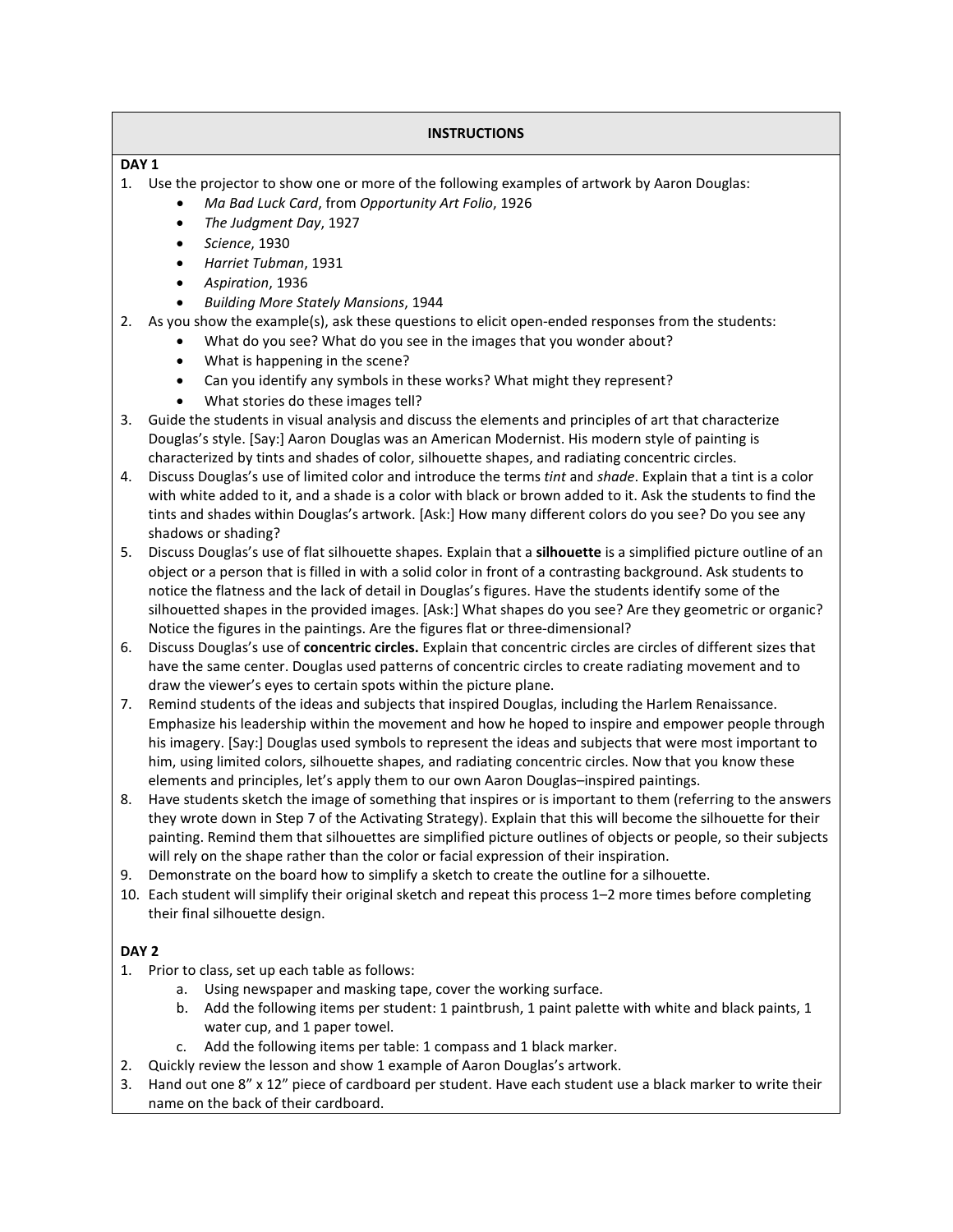- 4. Next, demonstrate how to use a compass to create concentric circles on a piece of cardboard with a pencil. Start from the largest circle to the smallest one and advise students to draw at least 4 circles inside each other to have a repeated concentric effect. These circles may radiate from any point in the picture plane (e.g., from the center, top or bottom, or left or right, or from a corner). Allow the students to decide their starting points for themselves.
- 5. As students take turns drawing their concentric circles, remind them of the limited color palette they will use and reintroduce the terms *tint* and *shade*. Tell students that they will be choosing 1 color to paint in and making different tints and shades of that color by adding black or white.
- 6. Move around the room and observe student progress while administering paint colors.
- 7. Using the cardboard example, demonstrate how to create tints and shades of a color. Apply these tints and shades to the concentric circles, radiating from the lightest tint (painting it into the center) to the darkest shade (painting it into the outermost circle).
- 8. Direct students to establish their tints and shades on paint palettes and begin painting their concentric circles.
- 9. Walk around the class to assess progress, provide positive feedback and affirmation, and assist students who may be having trouble.
- 10. To clean up:
	- a. Students will move their paintings to drying racks.
	- b. One student per table will place paint palettes and brushes into the sink for the teacher to wash.
	- c. One student per table will place water cups into the sink for the teacher to wash.
	- d. One student will gather compasses from each table and return them to the designated bin.
	- e. The students at each table will roll up the newspaper and tape into a tight ball and place it into the large garbage can.

# **DAY 3**

- 1. Prior to class, set up each table for this activity as follows:
	- a. Using newspaper and masking tape, cover the working surface.
	- b. Add the following items per student: 1 paintbrush, 1 paint palette with black paint, 1 water cup, and 1 paper towel.
- 2. Have students collect their 8" x 12" pieces of cardboard from the drying racks. Each student should also have their silhouette sketches from Day 1 and a pencil.
- 3. Quickly review the lesson and show 1 example of Aaron Douglas's artwork.
- 4. Use the example to point out the silhouette shapes, figures, and/or architectural structures within Douglas's artwork. Review the term *silhouette* and [Say:] A **silhouette** is a simplified picture of the outline of an object filled in with a solid color in front of a contrasting background. What were some of the silhouette shapes we identified in Douglas's paintings?
- 5. Have 1–2 students recall the silhouette shapes that were discussed in previous conversation. Ask students to consider these subjects and why Douglas may have chosen to represent them in his artwork.
- 6. Ask students to review the silhouette sketches they created on Day 1, which they are to use as templates once they begin painting.
- 7. Have students consider the size or scale of their silhouettes in relation to the picture plane. [Say:] Keep in mind that the larger the silhouette is, the less visible the concentric circles will be.
- 8. Students will be painting these silhouette shapes in front of their concentric circles. Review the term *shade* and explain how they will use their darkest shade or the color black to fill in the silhouette shape.
- 9. Demonstrate how to create shade with paints and how to paint a silhouette shape on the cardboard.
- 10. Distribute one color per student. Students will then establish their shades on paint palettes and begin painting the silhouettes.
- 11. As students paint, walk around to observe their progress and assist those who need further instruction.
- 12. Have students display their completed paintings in designated areas around the room.
- 13. To clean up:
	- a. One student per table will place paint palettes and brushes into the sink for the teacher to wash.
	- b. One student per table will place water cups in the sink for the teacher to wash.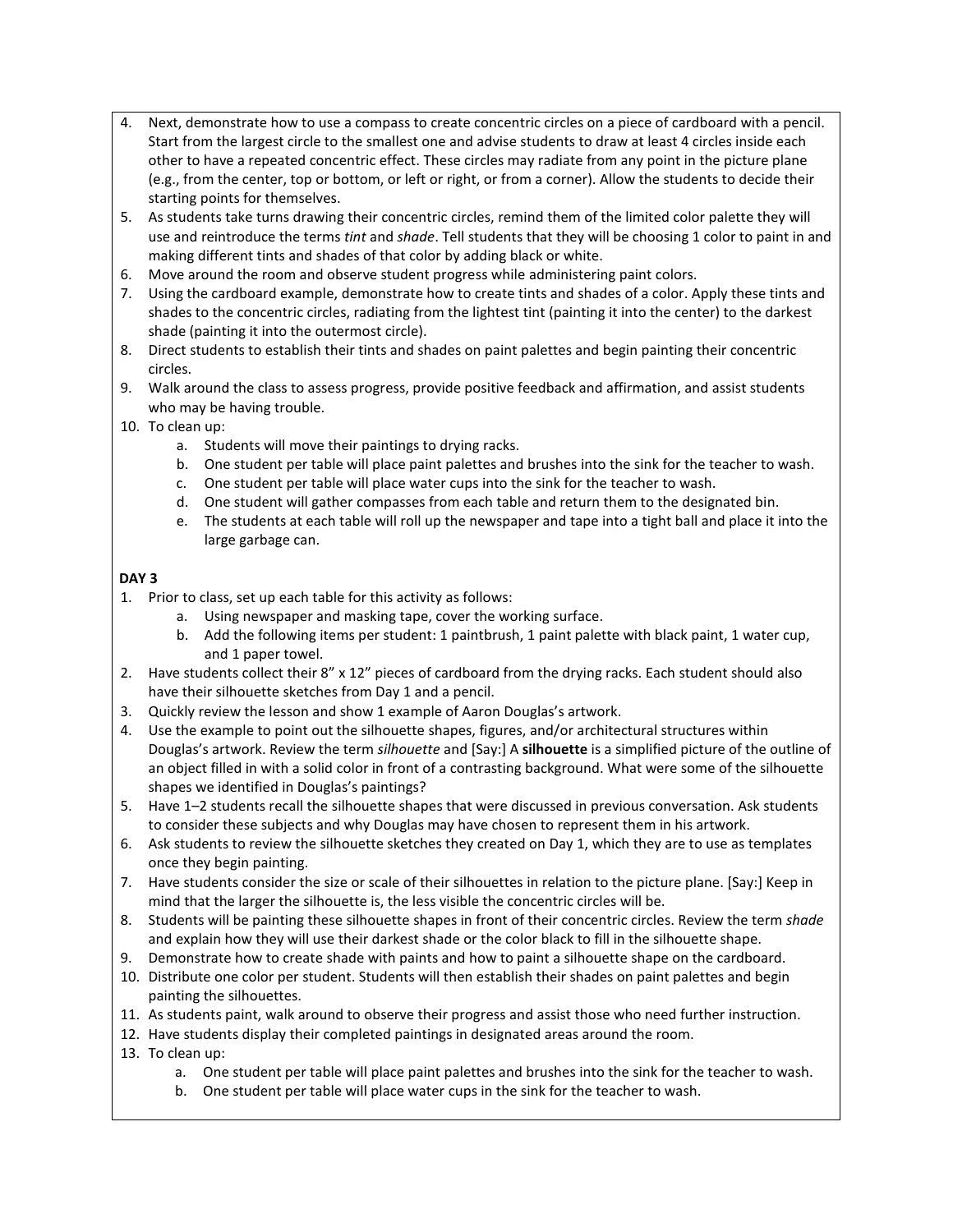- c. The students at each table will roll up the newspaper and tape into a tight ball and place it into the large garbage can.
- 14. Direct students to their seats for the class critique. If students are not using journals, distribute a sheet of paper to each student.

# **ALTERNATE/EXTRA ACTIVITIES**

- Students may focus on painting gestural figure silhouettes by using classmates as models.
- Students could create a class mural in the style of Aaron Douglas.
- Students could stage a historical moment or period in history, such as the Harlem Renaissance or Civil Rights Movement, to narrate various perspectives and to describe the actions, thoughts, and feelings of the participants in the event.
- Students with special needs or motor impairment may work with oil pastels to create tints and shades. Have them focus on simple silhouette shapes such as triangles, circles, and squares while creating their Douglas-inspired artwork.
- Students could use circle templates of various sizes instead of a compass.

## **CLOSURE**

- 1. Ask students how their paintings are similar and different to those by artist Aaron Douglas. Have students describe the characteristics of his style in their own words.
- 2. Allow students to guess the silhouette shapes in their peers' paintings. Then, permit 1–2 students to share their paintings with the class by describing the subjects, symbols, or ideas they have chosen to represent and why it inspires or is important to them.
- 3. Have students write 3–5 sentences (on the new sheet of paper or in their journals) describing Aaron Douglas's role in the Harlem Renaissance and why this was an important artistic movement in America. Students should recall details and information gathered from source images and class discussions.

| <b>CROSS-CURRICULAR CONNECTIONS</b>                                                                                                                                   |                                                                                                                                                                               |                       |
|-----------------------------------------------------------------------------------------------------------------------------------------------------------------------|-------------------------------------------------------------------------------------------------------------------------------------------------------------------------------|-----------------------|
|                                                                                                                                                                       | Language Arts                                                                                                                                                                 | <b>Social Studies</b> |
| <b>EXTENDED LEARNING</b>                                                                                                                                              |                                                                                                                                                                               |                       |
| Activities:<br>$\bullet$                                                                                                                                              |                                                                                                                                                                               |                       |
| Patty Bode and Stephanie Schmidt, "A Study of Artist Aaron Douglas: Painting the Human Figure in the<br>Tradition of Resistance" lesson plan, civilrightsteaching.org |                                                                                                                                                                               |                       |
| Corcoran School of the Arts and Design, "Foreshadowing History," Arts 101 Lesson Plans,<br>$\bullet$<br>ccadarted.wordpress.com                                       |                                                                                                                                                                               |                       |
| ٠                                                                                                                                                                     | Frist Center for the Visual Arts, Aaron Douglas: African American Modernist teacher guide (visit<br>fristcenter.org/learn/schools-educators/teacher-guides to request a copy) |                       |
| ٠                                                                                                                                                                     | Trisha Maunder, "Mini Murals" lesson plan, anyonecanflyfoundation.org                                                                                                         |                       |
| Articles, books, and interpretation:                                                                                                                                  |                                                                                                                                                                               |                       |
|                                                                                                                                                                       | Susan Earle, editor, Aaron Douglas: African American Modernist (New Haven, CT: Yale University Press,<br>2007)                                                                |                       |
| ٠                                                                                                                                                                     | Benjamin Genocchio, "Works That Testify to the Nurturing of Black Artists," New York Times, February<br>12, 2010                                                              |                       |
| ٠                                                                                                                                                                     | Amy Helene Kirschke, Aaron Douglas: Art, Race, and the Harlem Renaissance (Jackson: University Press<br>of Mississippi, 1995)                                                 |                       |
| ٠                                                                                                                                                                     | Smithsonian American Art Museum, <i>Agron Douglas: African American Modernist</i> wall text and<br>extended labels (2008)                                                     |                       |
|                                                                                                                                                                       | Spencer Museum of Art Agron Douglas: Teacher Resource (Lawrence: University of Kansas Spencer                                                                                 |                       |

<mark>rce</mark> (Lawrence: University of Kansas Museum of Art, 2007)